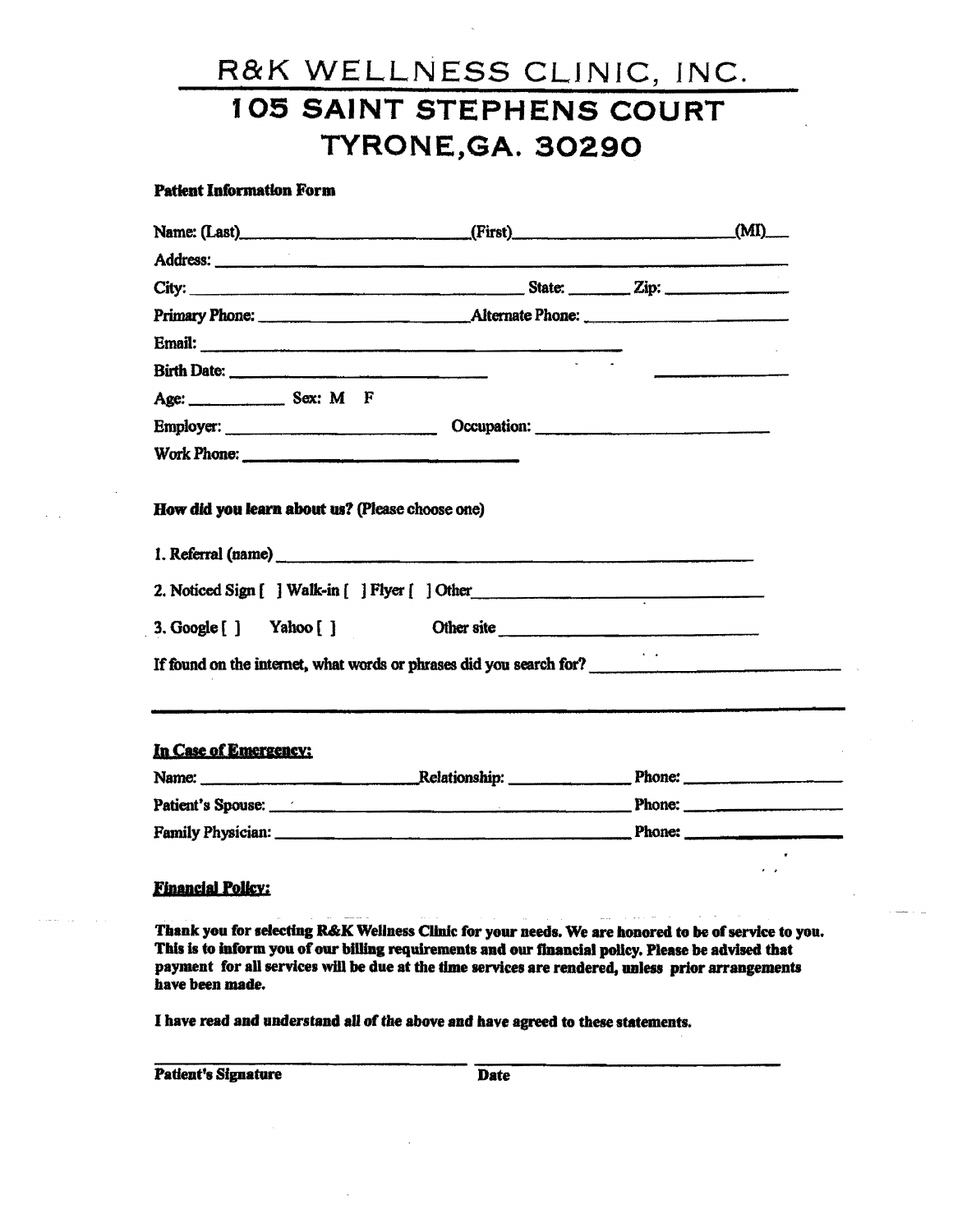### **PRESCRIPTION MEDICATIONS:**

| Medication Name | Dose & Frequency | Approx. Start Time |
|-----------------|------------------|--------------------|
|                 |                  |                    |
|                 |                  |                    |
|                 |                  |                    |
|                 |                  |                    |
|                 |                  |                    |
|                 |                  |                    |
|                 |                  |                    |
|                 |                  |                    |
|                 |                  |                    |

### **MEDICATION ALLERGIES**

 $\sim$   $\sim$ 

| Name of Medications | Reaction |
|---------------------|----------|
|                     |          |
|                     |          |
|                     |          |

### **SUPPLEMENTS & OVER THE COUNTER MEDICATIONS**

| Supplement / Medication Name | Dose & Frequency | Approx. Start Date |
|------------------------------|------------------|--------------------|
|                              |                  |                    |
|                              |                  |                    |
|                              |                  |                    |
|                              |                  |                    |
|                              |                  |                    |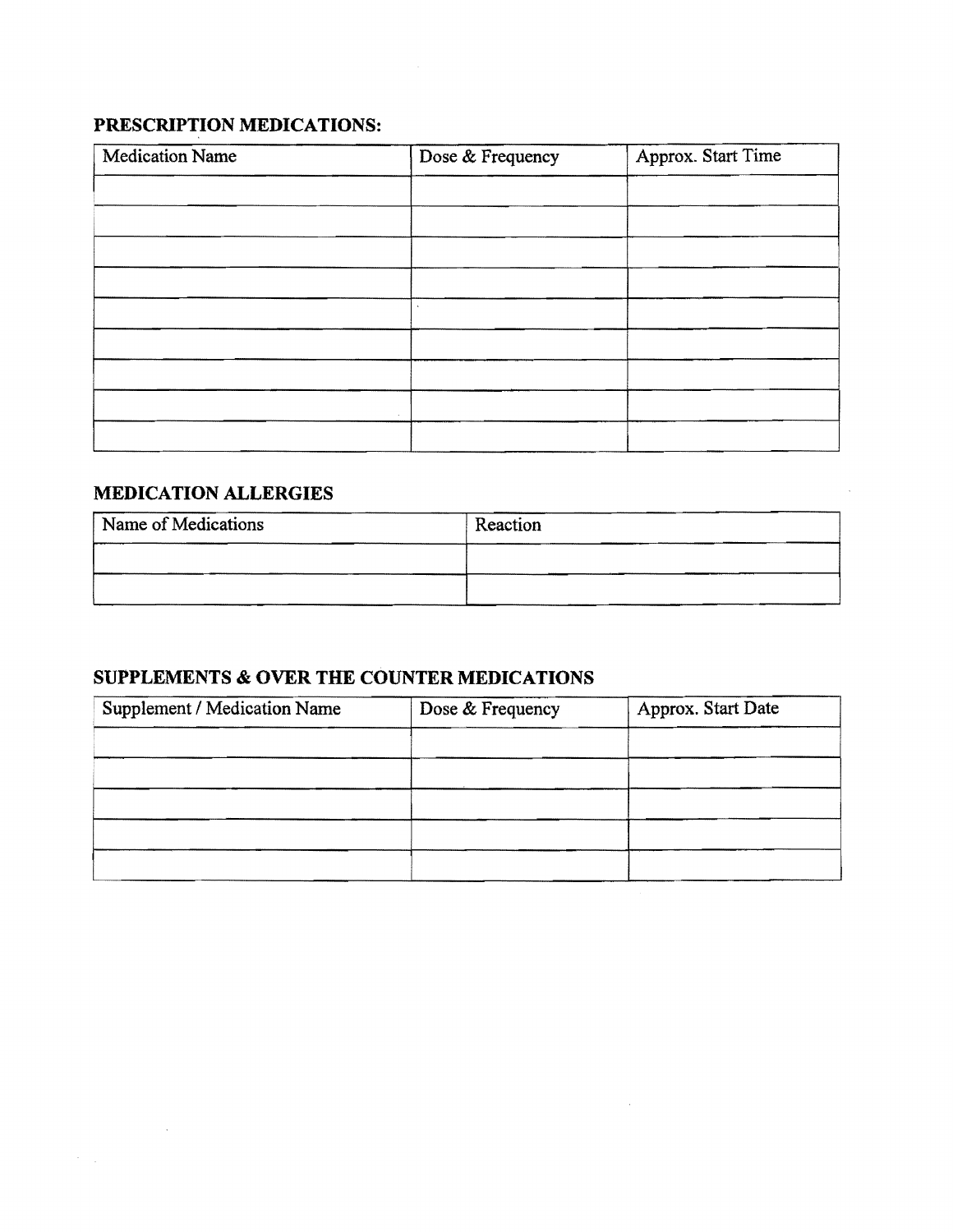# **Patient History Form**

|                       |       |                                                                                                                         |            | Date:                              |                           |
|-----------------------|-------|-------------------------------------------------------------------------------------------------------------------------|------------|------------------------------------|---------------------------|
| <b>Last Name</b>      | First | Please complete this form to the best of your ability. The doctor will review your answers during your visit.<br>Middle | <b>DOB</b> | Age                                | <b>Sex</b>                |
| Primary Care Doctor   |       | <b>Office Number</b>                                                                                                    |            |                                    | <b>Last Physical Exam</b> |
| Height<br>Weight      |       | (For weight loss patients) Goal Weight                                                                                  |            | Lowest Adult Weight (after age 18) |                           |
| Main Reason for Visit |       |                                                                                                                         |            | Referred by                        |                           |

| <b>Medical History</b>     | Y/N | For:    | <b>Medical History</b>          | YN | For:   |
|----------------------------|-----|---------|---------------------------------|----|--------|
|                            |     | Yrs/Mo. |                                 |    | Yrs/Mo |
| <b>High Blood Pressure</b> |     |         | Dementia                        |    |        |
| <b>Heart Attack/Stents</b> |     |         | GERD/Ulcers                     |    |        |
| Diabetes Mellitus          |     |         | Palpitations                    |    |        |
| <b>High Cholesterol</b>    |     |         | Migraines/Headaches             |    |        |
| <b>Arthritis</b>           |     |         | <b>Seizures</b>                 |    |        |
| History of stroke          |     |         | Glaucoma                        |    |        |
| Low/High Thyroid           |     |         | Insomnia                        |    |        |
| Sleep Apnea                |     |         | <b>Atrial Fibrillation</b>      |    |        |
| Obesity                    |     |         | <b>Congestive Heart Failure</b> |    |        |
| Depressed                  |     |         | Cancer of                       |    |        |
| Anxiety                    |     |         | Gallbladder Stones              |    |        |
| COPD/Emphysema             |     |         | Colitis                         |    |        |
| Low Back Pain              |     |         | Gout                            |    |        |
| <b>Eating Disorder</b>     |     |         | Osteoporosis                    |    |        |
| Hepatitis                  |     |         | <b>Chronic Kidney Disease</b>   |    |        |
|                            |     |         |                                 |    |        |
|                            |     |         |                                 |    |        |
|                            |     |         |                                 |    |        |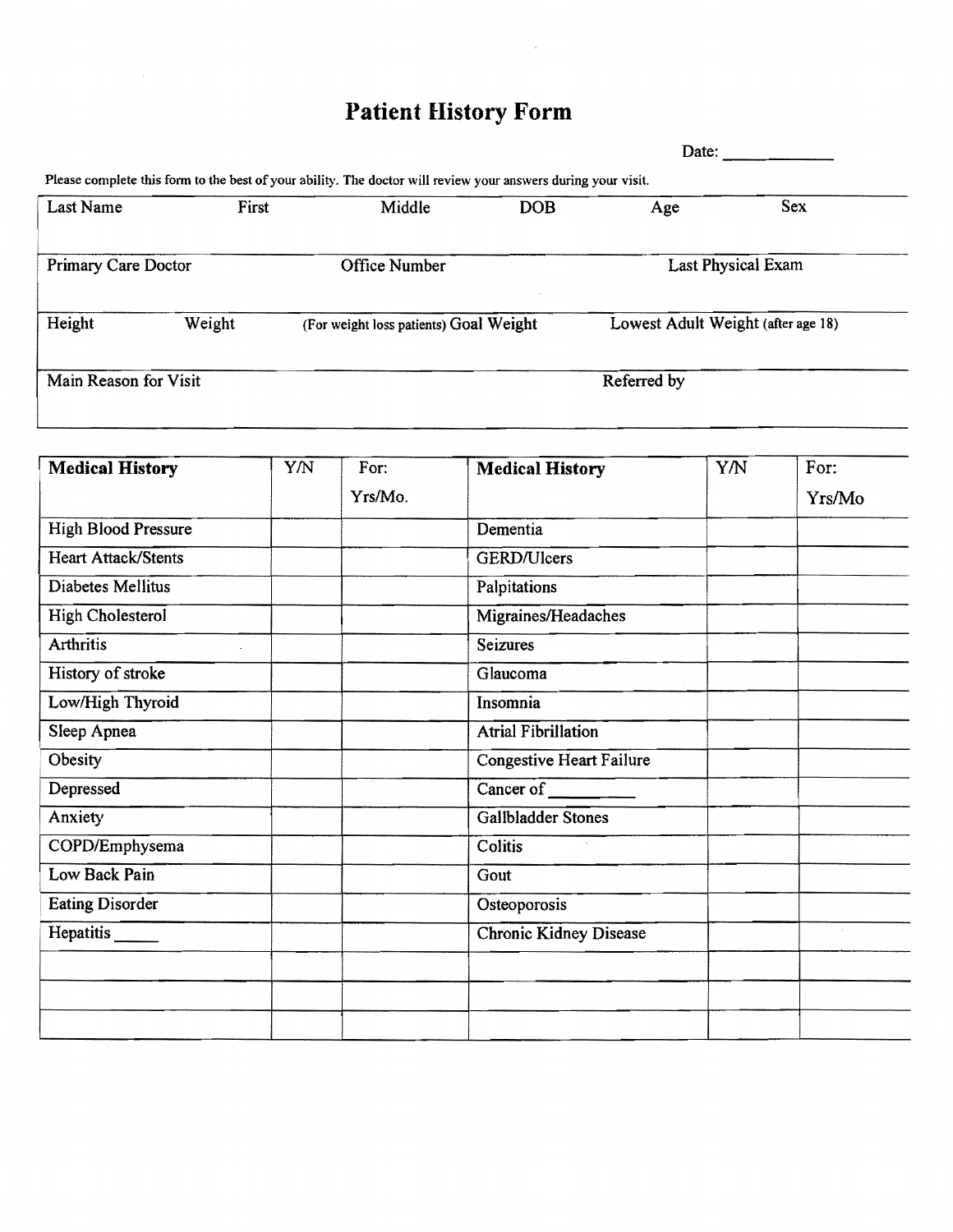### **SURGERIES & HOSPITALIZATIONS**

 $\sim$ 

| Reason/Diagnosis                     | Year |
|--------------------------------------|------|
| Tonsillectomy                        |      |
| Cholecystectomy                      |      |
| Appendectomy                         |      |
| Hysterectomy / Partial / Total       |      |
| Joint Replacement Knee /Hip/Shoulder |      |
| <b>Heart Stent</b>                   |      |
| Heart Bypass                         |      |
| <b>Cesarean Section</b>              |      |
| Pacemaker/Defibrillator              |      |
| <b>Spinal Fusion</b>                 |      |
|                                      |      |
|                                      |      |
|                                      |      |

### **OB/GYN HISTORY (Female patients)**

| <b>Last Menstrual Period:</b>                                     |          | Age at first onset of period:           |                                                                      |
|-------------------------------------------------------------------|----------|-----------------------------------------|----------------------------------------------------------------------|
| If still menstruating: cycle                                      |          |                                         | days Circle if $(+)$ : Heavy periods, irregularity, spotting or pain |
| Are you pregnant: NO<br>YES<br>Are you trying for a pregnancy: NO |          | Are you breastfeeding: NO<br><b>YES</b> | YES                                                                  |
| Number of pregnancies:                                            |          |                                         | Abortions:                                                           |
| Living children                                                   | (Vaginal | C-Section                               | ) Miscarriages                                                       |
| History of Sexual Abuse: NO                                       |          | YES                                     |                                                                      |

### **SPECIALISTS (If any)**

 $\mathcal{A}^{\pm}$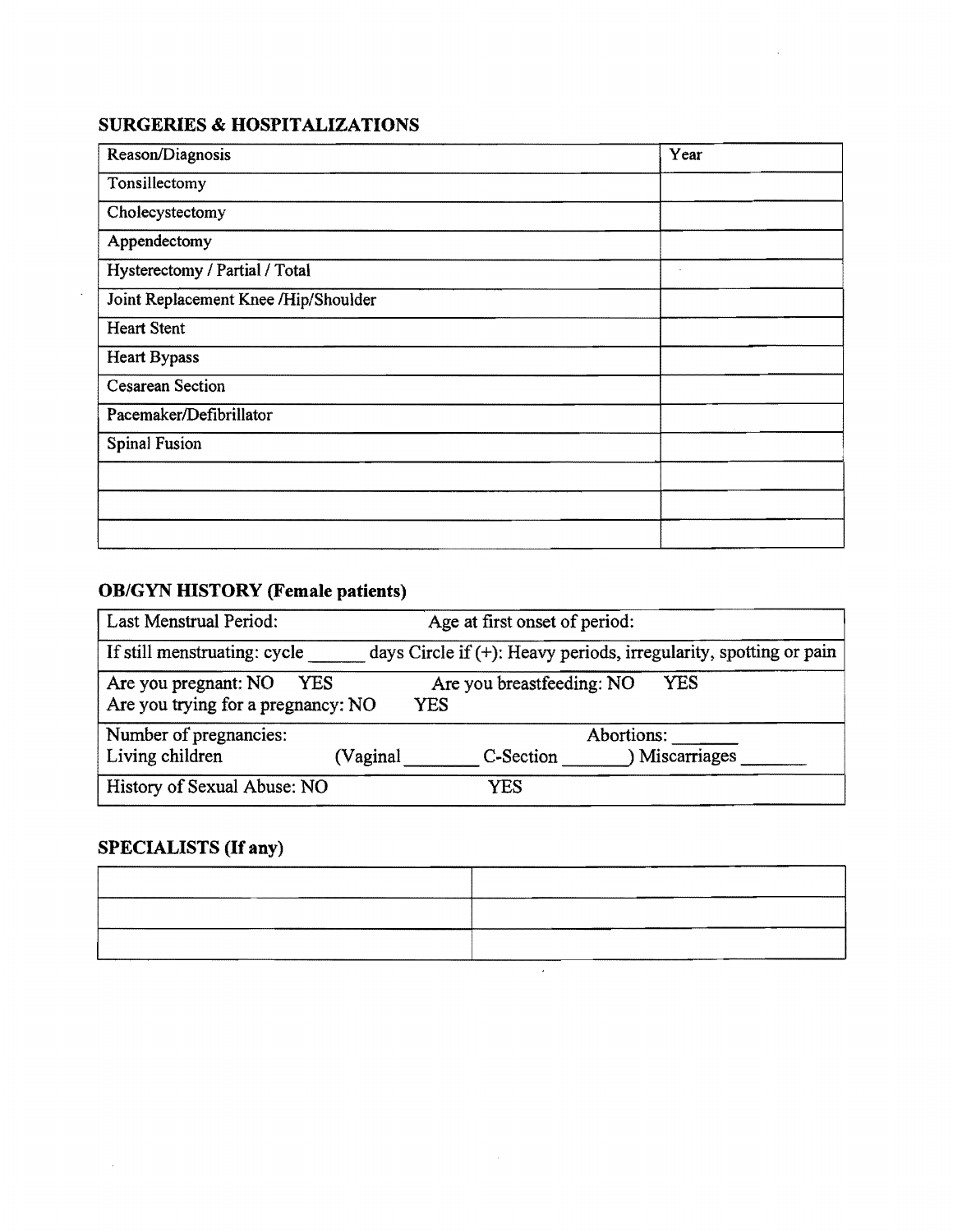## SCREENING TEST **HISTORY** (Please check all that apply provide date and provider name)

|                           |                      | Date | Date | Date | Provider Name |
|---------------------------|----------------------|------|------|------|---------------|
| Endoscopy                 |                      |      |      |      |               |
| Colonoscopy               |                      |      |      |      |               |
| <b>EKG</b>                |                      |      |      |      |               |
| Stress Test: Regular      | Nuclear              |      |      |      |               |
| Holter Monitor            |                      |      |      |      |               |
| Cardiac Cath              |                      |      |      |      |               |
| Echo Cardiogram           |                      |      |      |      |               |
| Carotid/Ultrasound        |                      |      |      |      |               |
| Abdominal Aortic Aneurysm |                      |      |      |      |               |
| U/S Doppler Lower Legs    |                      |      |      |      |               |
| Mammogram                 |                      |      |      |      |               |
| Pap Smear                 |                      |      |      |      |               |
| <b>Bone Density DXA</b>   | $\ddot{\phantom{a}}$ |      |      |      |               |
| Microalbumin              |                      |      |      |      |               |
| PFT's                     |                      |      |      |      |               |
| Memory Test               |                      |      |      |      |               |
| IOP                       |                      |      |      |      |               |
| <b>NCV</b>                |                      |      |      |      |               |
| Metabolic Testing         |                      |      |      |      |               |
| ABP                       |                      |      |      |      |               |
| Sleep Apnea Test          |                      |      |      |      |               |
| Flu                       |                      |      |      |      |               |
| Pneumonia                 |                      |      |      |      |               |
| Shingles                  |                      |      |      |      |               |
| Tetanus                   |                      |      |      |      |               |
| BioZ                      |                      |      |      |      |               |
|                           |                      |      |      |      |               |
| Hormone Consent           |                      |      |      |      |               |
| Testosterone              |                      |      |      |      |               |
| PT/INR                    |                      |      |      |      |               |
| <b>Annual Physical</b>    |                      |      |      |      |               |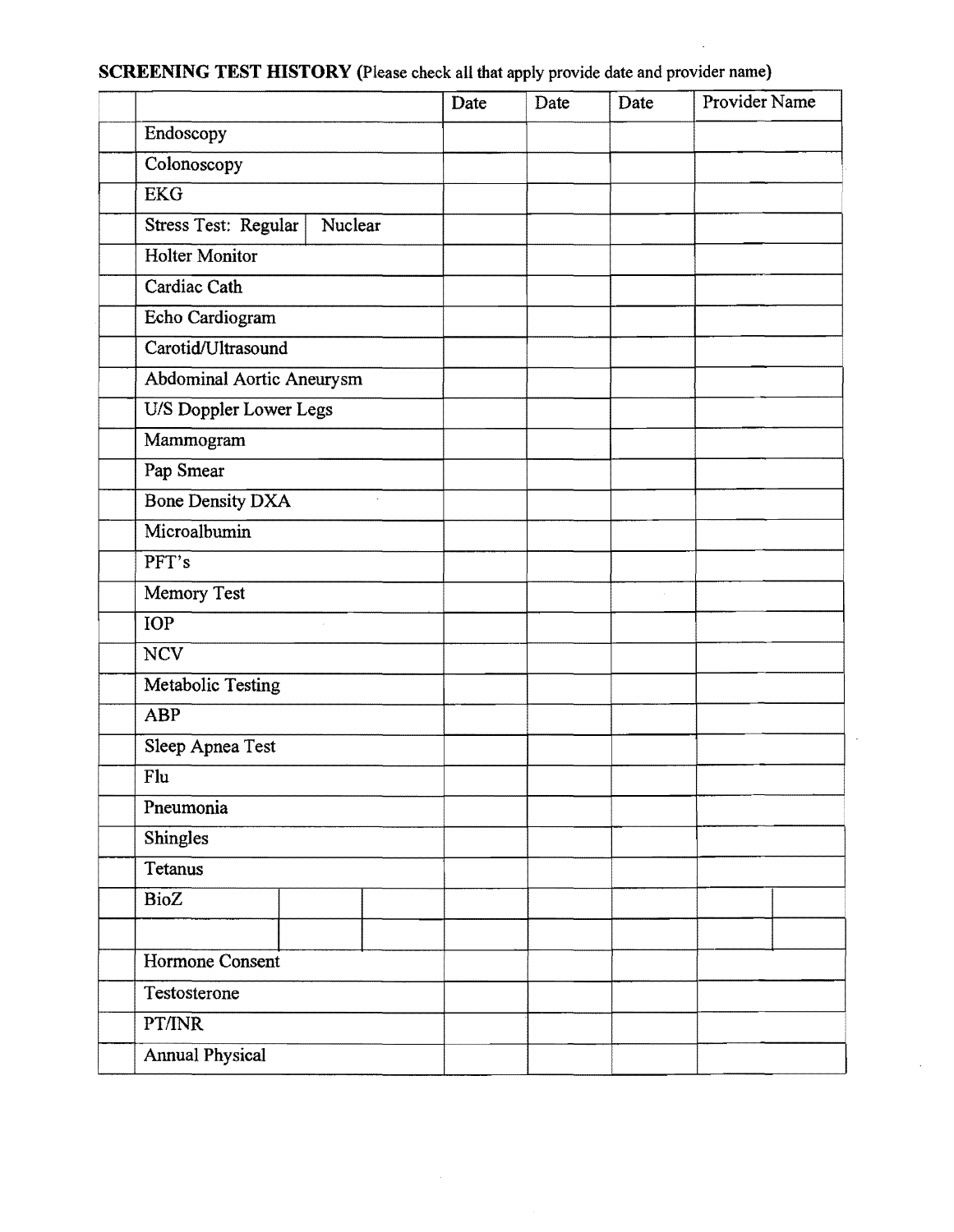| <b>Eating Habits</b><br>(Please be as honest as possible so that we may better help you)                      |  |                     |  |  |  |  |
|---------------------------------------------------------------------------------------------------------------|--|---------------------|--|--|--|--|
| <b>Breakfast</b>                                                                                              |  |                     |  |  |  |  |
| Do you have breakfast every morning? ___ Yes ___ Sometimes ___ Never<br>Approximate time:<br><b>Examples:</b> |  |                     |  |  |  |  |
|                                                                                                               |  |                     |  |  |  |  |
| Approximate time:<br>Examples:                                                                                |  |                     |  |  |  |  |
| Lunch                                                                                                         |  |                     |  |  |  |  |
| Do you have lunch every day? Never Sometimes Never<br>Approximate time:<br>Examples:                          |  |                     |  |  |  |  |
|                                                                                                               |  |                     |  |  |  |  |
| Approximate time:<br>Examples:                                                                                |  |                     |  |  |  |  |
| Dinner                                                                                                        |  |                     |  |  |  |  |
| Do you have dinner every day?<br>Approximate time:<br>Examples:                                               |  | Ves Sometimes Never |  |  |  |  |
|                                                                                                               |  |                     |  |  |  |  |
| Do you have a snack at night?<br>Approximate time:<br><b>Examples:</b>                                        |  | Yes Sometimes Never |  |  |  |  |
|                                                                                                               |  |                     |  |  |  |  |
|                                                                                                               |  |                     |  |  |  |  |
| Any Alcohol Intakes:                                                                                          |  |                     |  |  |  |  |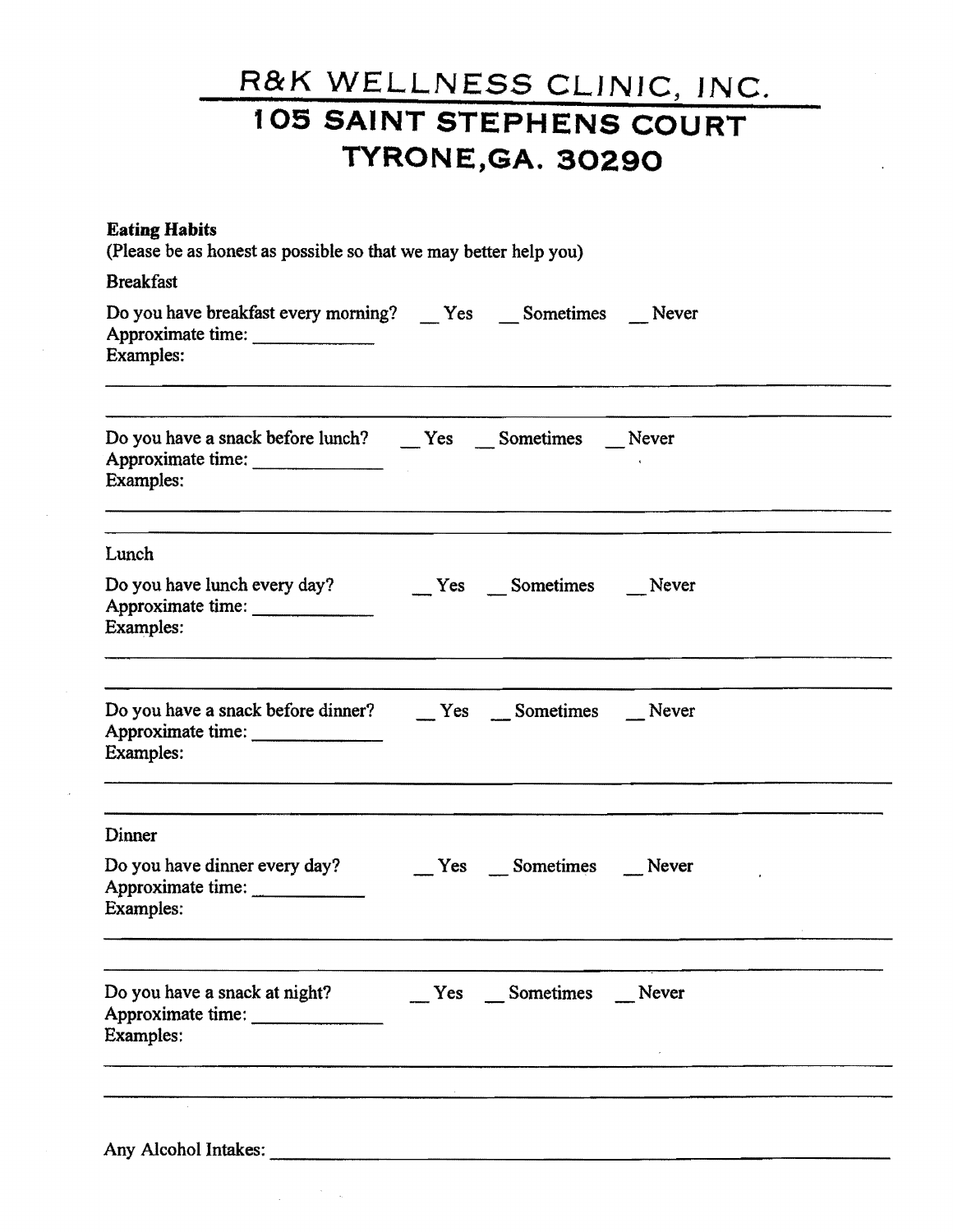### **NUTRITION EVALUATION**

| Vegetable Intake (pls. circle): <10%                              | $20 - 40%$                                     | 41-60% | >60%                                                                                          |  |
|-------------------------------------------------------------------|------------------------------------------------|--------|-----------------------------------------------------------------------------------------------|--|
| Number of meals per day:                                          |                                                |        |                                                                                               |  |
| Snacks per day:                                                   | What snacks & when?                            |        |                                                                                               |  |
| Food Allergies:                                                   |                                                |        |                                                                                               |  |
| <b>Food Dislikes:</b>                                             |                                                |        |                                                                                               |  |
| Food(s) you crave:                                                | Any specific time of day/month you crave food? |        |                                                                                               |  |
|                                                                   |                                                |        |                                                                                               |  |
| Do you awaken hungry during the night?<br>If yes, what do you do? |                                                |        |                                                                                               |  |
| NO.<br><b>YES</b>                                                 |                                                |        |                                                                                               |  |
| Behavior style (check only one):<br>Always calm & easy going      |                                                |        | Seldom calm & persistently driving for advancement<br>Never calm & have overwhelming ambition |  |

|                               | NO. | <b>YES</b> |                                               | NO. | <b>YES</b> | If not you,<br>whom? |
|-------------------------------|-----|------------|-----------------------------------------------|-----|------------|----------------------|
| Partner or spouse overweight? |     |            | I plan my meals                               |     |            |                      |
| lbs.<br>By how much           |     |            | I cook my meals                               |     |            |                      |
| I eat out daily               |     |            | I shop for food                               |     |            |                      |
| I eat out ______ times/week   |     |            | I use shopping list for grocery               |     |            |                      |
| I eat "fast foods" daily      |     |            | Time of day I usually shop:                   |     |            |                      |
| I eat "fast foods" times/week |     |            | I use sugar substitute                        |     |            | Which?               |
| I drink cola drinks           |     |            | I use butter                                  |     |            |                      |
| I eat when I'm stressed       |     |            | I use margarine                               |     |            |                      |
| I am currently stressed       |     |            | I drink coffee or tea.<br>How many cups? day: |     |            |                      |
| I skip meals                  |     |            | I eat on behalf of someone else               |     |            |                      |

|                                                                     | If Weight Loss is an aim for you, please answer the following questions? |                                |  |  |
|---------------------------------------------------------------------|--------------------------------------------------------------------------|--------------------------------|--|--|
| Goal Weight:                                                        | In what time frame would you like to be at your goal weight:             |                                |  |  |
| Birth Weight:                                                       | Weight one year ago:                                                     |                                |  |  |
|                                                                     | Highest weight (non-pregnant) and when:                                  | Lowest Adult Weight (>age 18): |  |  |
|                                                                     | Main reason for your decision to lose Weight                             |                                |  |  |
| When did you begin gaining excess weight? (Give reasons, if known): |                                                                          |                                |  |  |

| Previous Diets followed | Approximate date $\&$ results of weight loss |  |  |
|-------------------------|----------------------------------------------|--|--|
|                         |                                              |  |  |
|                         |                                              |  |  |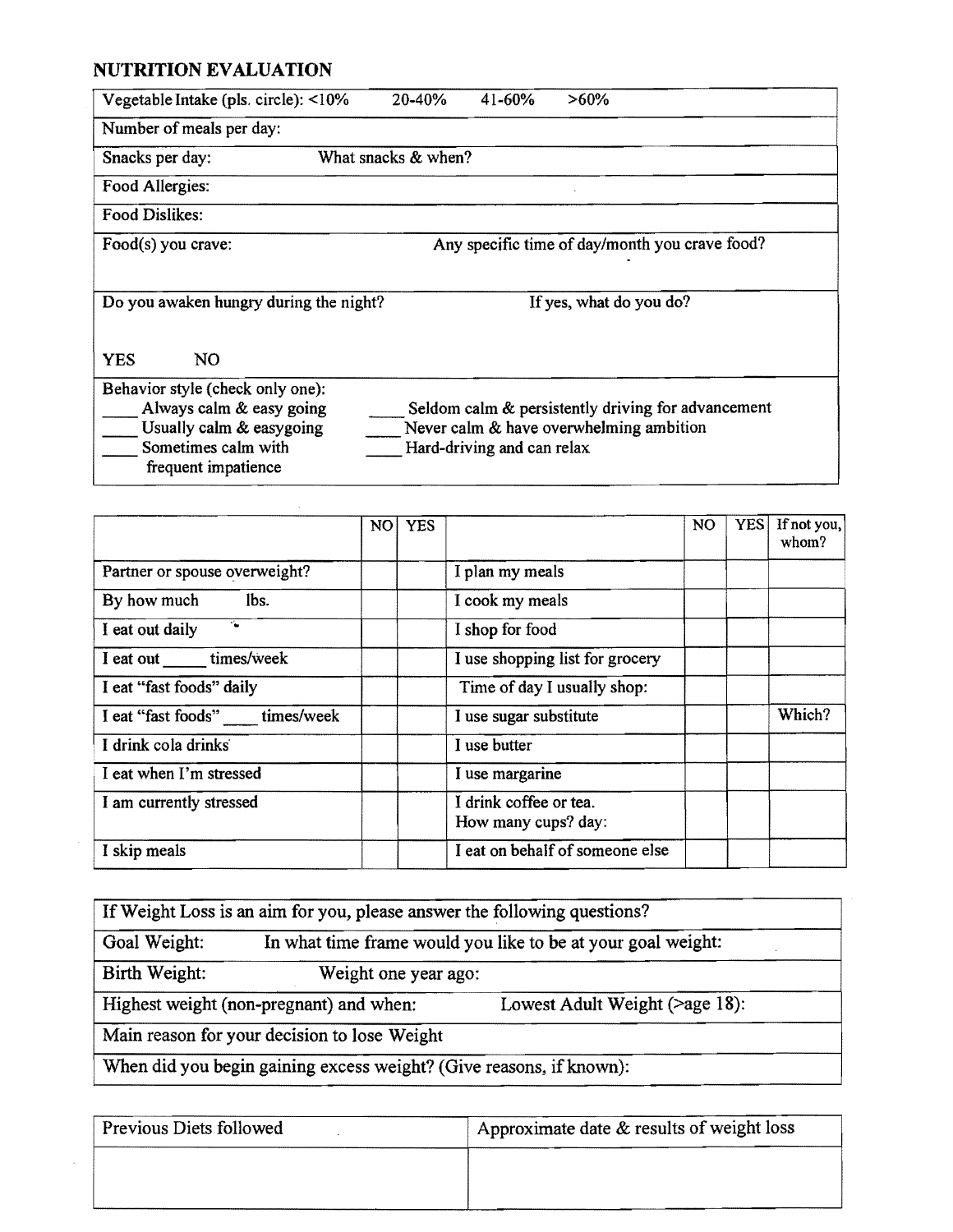## **Patient Acknowledgement and Receipt of Notice of Privacy Practices Pursuant to HIPAA and Consent for Use of Health Information**

Nmne~\_\_~~\_\_ \_\_\_\_\_\_\_\_\_\_\_ Date,\_\_\_\_\_

'I • "

Print Patient's Name

The undersigned does hereby acknowledge that he or she has received a copy of this office's Notice of Privacy Practices Pursuant To HIPAA and has been advised that a full copy of this office's HIPAA Compliance Manual is available upon request.

The undersign does hereby consent to the use of his or her health information in a manner consistent with the Notice of Privacy Practices Pursuant to HIPAA, the HIPAA Compliance Manual, State law and Federal Law.

Dated this \_\_\_day of\_\_\_\_\_\_\_\_--"'. 20\_

Patient's Signature

If patient is a minor or under a guardianship order as defined by State law:

By<br>Signature of Parent/Guardian (circle one)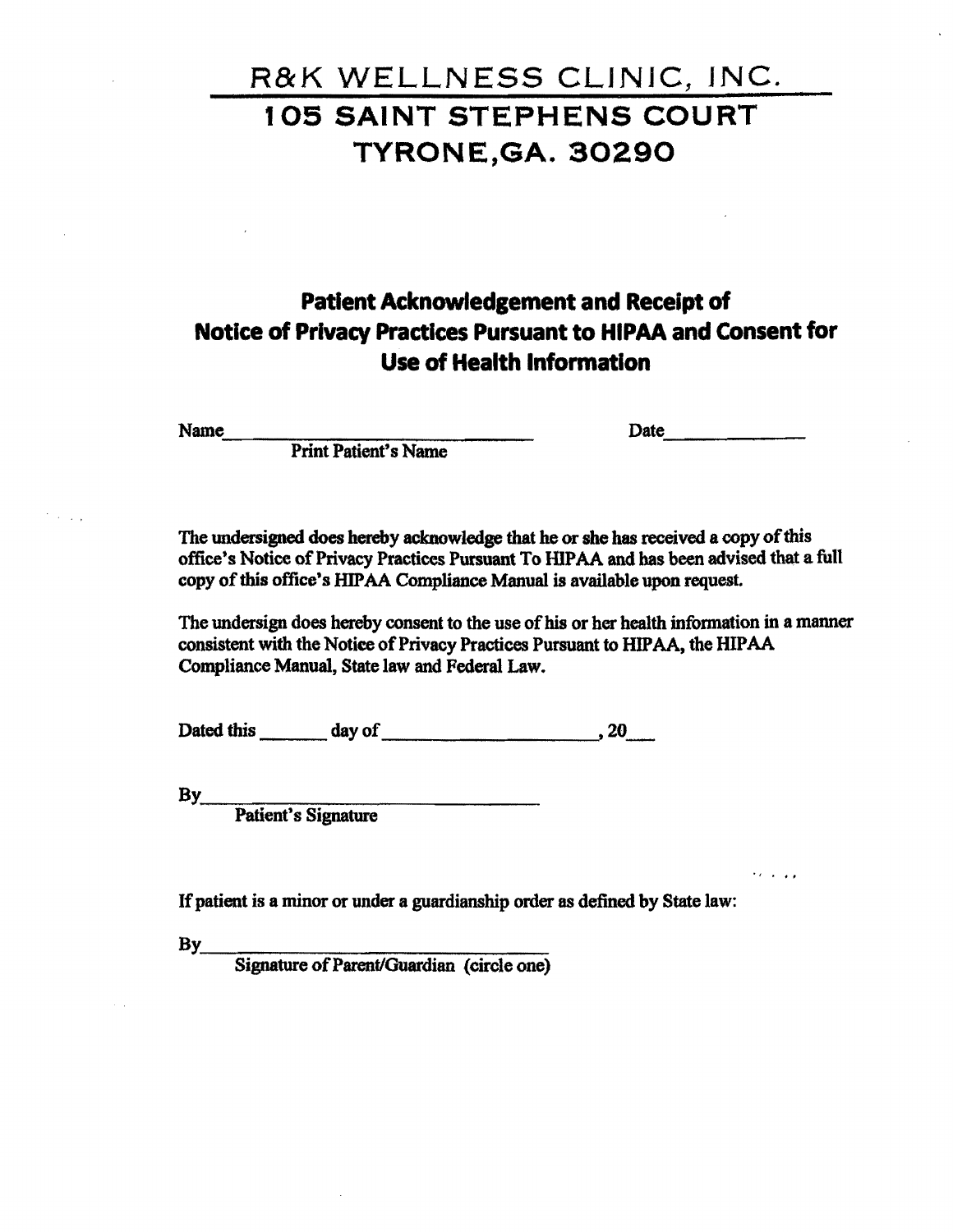### Weight Loss Program Consent Form

I authorize DR. Willalms/R&K Wellness Clinic and authorize DR. Willalms/R&K Wellness Clinic and whomever they designate as their assistants, to help me in my weight reduction efforts. I understand that my program may consist of a balanced deficit diet, a regular exercise program, instruction in behavior modification techniques, and may involve the use of appetite suppressant medications. Other treatment options may include a very low calorie diet, or a protein supplemented diet. I further understand that if appetite suppressants are used, they may be used for durations exceeding those recommended in the medication package insert. It has been explained to me that these medications have been used safely and successfully in private medical practices as well as in academic centers for periods exceeding those recommended in the product literature.

I understand that any medical treatment may involve. risks as well as the proposed benefits. I also understand that there are certain health risks associated with remaining overweight or obese. Risks of this program may include but are not limited to nervousness, sleeplessness, headaches, dry mouth, gastrointestinal disturbances, weakness, tiredness, psychological problems, high blood pressure, rapid heartbeat, and heart irregularities. These and other possible risks could, on occasion, be serious or even fatal. Risks associated with remaining overweight are tendencies to high blood pressure, diabetes, heart attack and heart disease, arthritis of the joints including hips, knees, feet and back, sleep apnea, and sudden death. I understand that these risks may be modest ifI am not significantly overweight, but will increase with additional weight gain.

I understand that much of the success of the program will depend on my efforts and that there are no guarantees or assurances that the program will be successful. I also understand that obesity may be a chronic, life-long condition that may require changes in eating habits and permanent changes in behavior to be treated successfully.

I have read and fully understand this consent form and I realize I should not sign this fonn if all items have not been explained to me. My questions have been answered to my complete satisfaction. I have been urged and have been given all the time I need to read and understand this form.

If you have any questions regarding the risks or hazards of the proposed treatment, or any questions whatsoever concerning the proposed treatment or other possible treatments, ask your doctor now before signing this consent form.

Date: \_\_\_\_\_\_\_\_\_\_\_\_\_\_\_ Time: \_\_\_\_\_\_\_\_\_\_\_\_\_\_\_\_\_\_\_\_\_\_\_\_\_

Witness: \_\_\_\_\_\_\_\_\_\_\_\_\_ Patient: \_\_\_\_\_\_\_\_\_\_\_\_\_\_\_\_\_\_\_\_\_\_

(Or person with authority to consent for patient)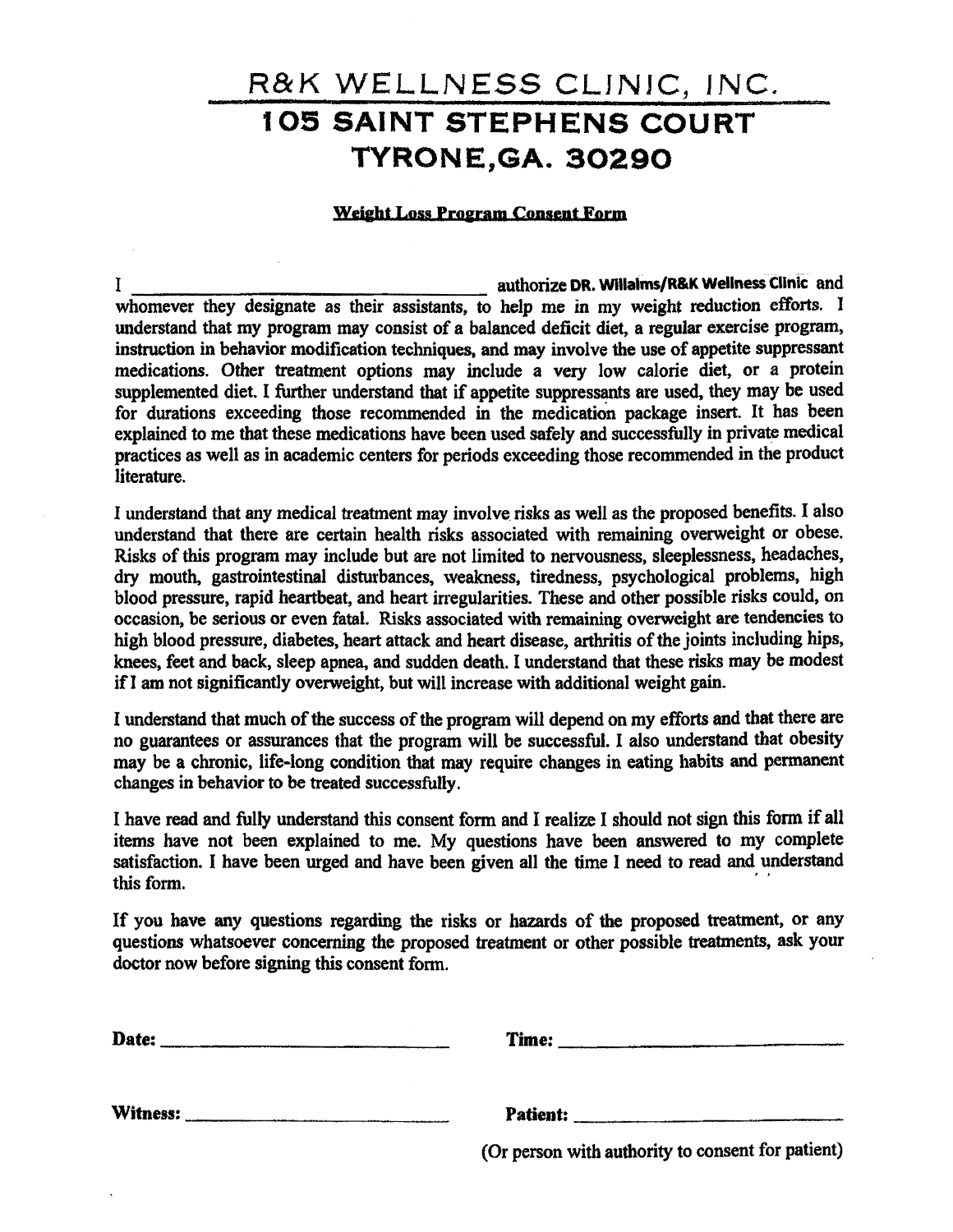#### Patient Informed Consent for Appetite Suppressants

#### I. Procedure and Alternatives:

1. I,  $\frac{1}{2}$  (patient or patient's guardian) authorize DR. Willaims/R&K Wellness Clinic to assist me in my weight reduction efforts. I understand my treatment may involve, but not be limited to, the use of appetite suppressants for more than 12 weeks and when indicated in higher doses than the dose indicated in the appetite suppressant labeling.

2. I have read and understand my doctor's statements that follow:

"Medications, including the appetite suppressants, have labeling worked out between the makers of the medication and the Food and Drug Administration. This labeling contains, among other things, suggestions for using the medication. The appetite suppressant labeling suggestions are generally based on shorter term studies (up to 12 weeks) using the dosages indicated in the labeling.

"As a Bariatric physician, I have found the appetite suppressants helpful for periods far in excess of 12 weeks, and at times in larger doses than those suggested in the labeling. As a physician, I am not required to use the medication as the labeling suggests, but I do use the labeling as a source of information along with my own experience, the experience of my colleagues, recent longer term studies and recommendations of university based investigators. Based on these, 1 have chosen, when indicated, to use the appetite suppressants for longer periods of time and at times, in increased doses.

"Such usage has not been as systematically studied as that suggested in the labeling and it is possible, as with most other medications, that there could be serious side effects (as noted below).

"As a Bariatric physician, I believe the probability of such side effects is outweighed by the benefit of the appetite suppressant use for longer periods of time and when indicated in increased doses. However, you must decide if you are willing to accept the risks of side effects, even if they might be serious, for the possible help the appetite suppressants use in this manner may give."

3. I understand it is my responsibility to follow the instructions carefully and to report to the doctor treating me for my weight any significant medical problems that I think may be related to my weight control program as soon as reasonably possible.

4. I understand the purpose of this treatment is to assist me in my desire to decrease my body weight and to maintain this weight loss. I understand my continuing to receive the appetite suppressant will be dependent on my progress in weight reduction and weight maintenance.

5. I understand there are other ways and programs that can assist me in my desire to decrease my body weight and to maintain this weight loss. In particular, a balanced calorie counting program or an exchange eating program without the use of the appetite suppressant would likely prove successful if followed, even though I would probably be hungrier without the appetite suppressants.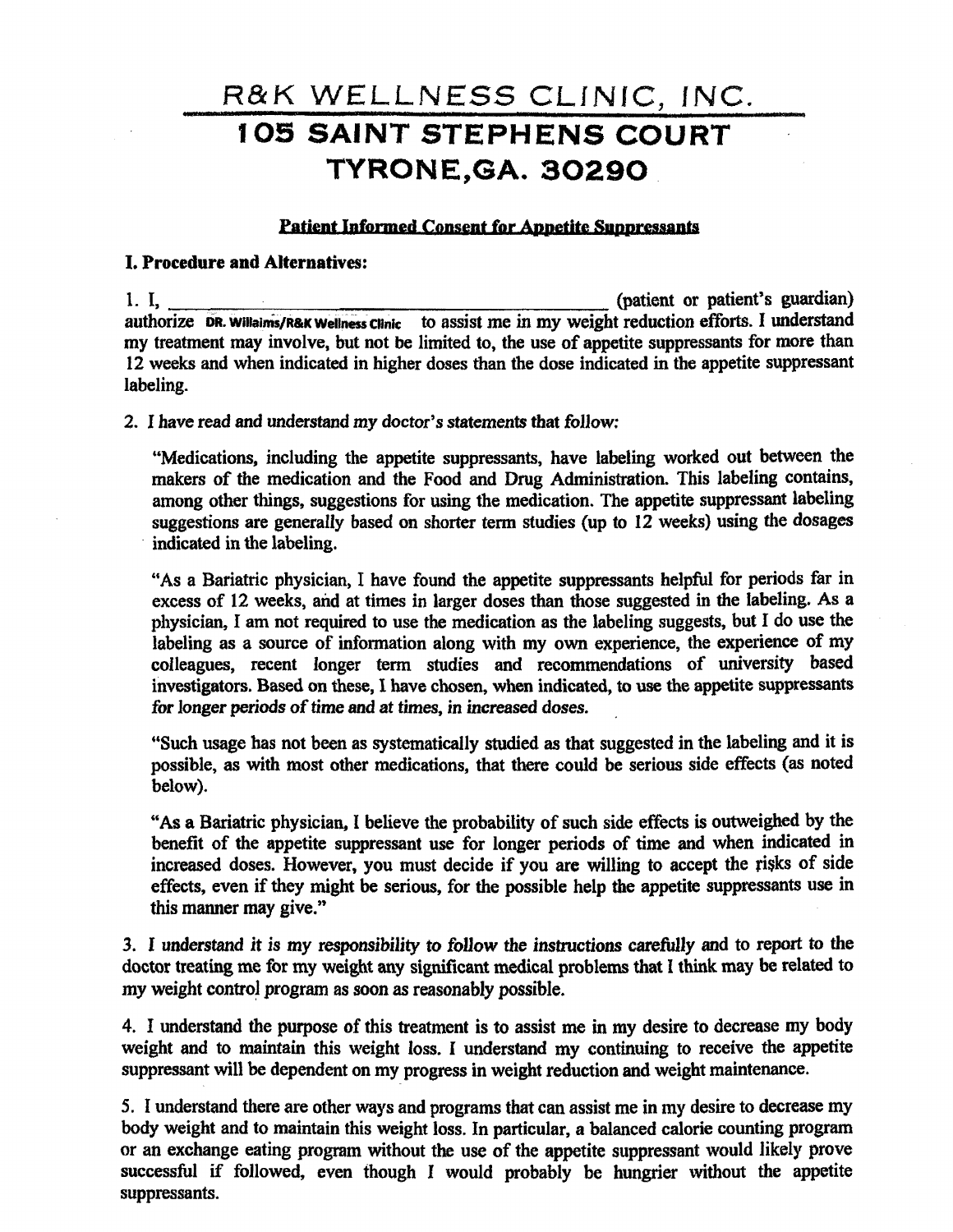### II. Risks of Proposed Treatment:

I understand this authorization is given with the knowledge that the use of the appetite suppressants for more than 12 weeks and in higher doses than the dose indicated in the labeling involves some risks and hazards. The more common include: nervousness, sleeplessness, headaches; dry mouth, weakness,

tiredness, psychological problems, medication allergies, high blood pressure, rapid heartbeat and heart irregularities. Less common, but more serious, risks are primary pulmonary hypertension and valvular heart disease. These and other possible risks could, on occasion, be serious or fatal.

### III. Risks Associated with Being Overweight or Obese:

I am aware that there are certain risks associated with remaining overweight or obese. Among them are tendencies to high blood pressure, to diabetes, to heart attack and heart disease, and to arthritis of the joints, hips, knees and feet. I understand these risks may be modest if I am not very much overweight but that these risks can go up significantly the more overweight I am.

### IV. No Guarantees:

I understand that much of the success of the program will depend on my efforts and that there are no guarantees or assurances that the program will be successful. I also understand that I will have to continue watching my weight all of my life if I am to be successful.

### V. Patient's Consent:

I have read and fully understand this consent form and I realize I should not sign this form if all items have not been explained, or any questions I have concerning them have not been answered to my complete satisfaction. I have been urged to take all the time I need in reading and understanding this form and in talking with my doctor regarding risks associated with the proposed treatment and regarding other treatments not involving the appetite suppressants.

#### WARNING

IF YOU HAVE ANY QUESTIONS AS TO THE RISKS OR HAZARDS OF THE PROPOSED TREATMENT, OR ANY QUESTIONS WHATSOEVER CONCERNING THE PROPOSED TREATMENT OR OTHER POSSIBLE TREATMENTS, ASK YOUR DOCTOR NOW BEFORE SIGNING THIS CONSENT FORM.

DATE: \_\_\_\_\_\_\_\_\_\_\_\_\_\_\_\_\_\_\_\_\_\_\_ TIME: \_\_\_\_\_\_\_\_\_\_\_\_\_\_\_\_

PATIENT: WITNESS:

### (Or person with authority to consent for patient)

### VI. PHYSICIAN DECLARATION:

I have explained the contents of this document to the patient and have answered all the patient's related questions, and, to the best of my knowledge, I feel the patient has been adequately informed concerning the benefits and risks associated with the use of the appetite suppressants, the benefits and risks associated with alternative therapies and the risks of continuing in an overweight state. After being adequately informed, the patient has consented to therapy involving the appetite suppressants in the manner indicated above.